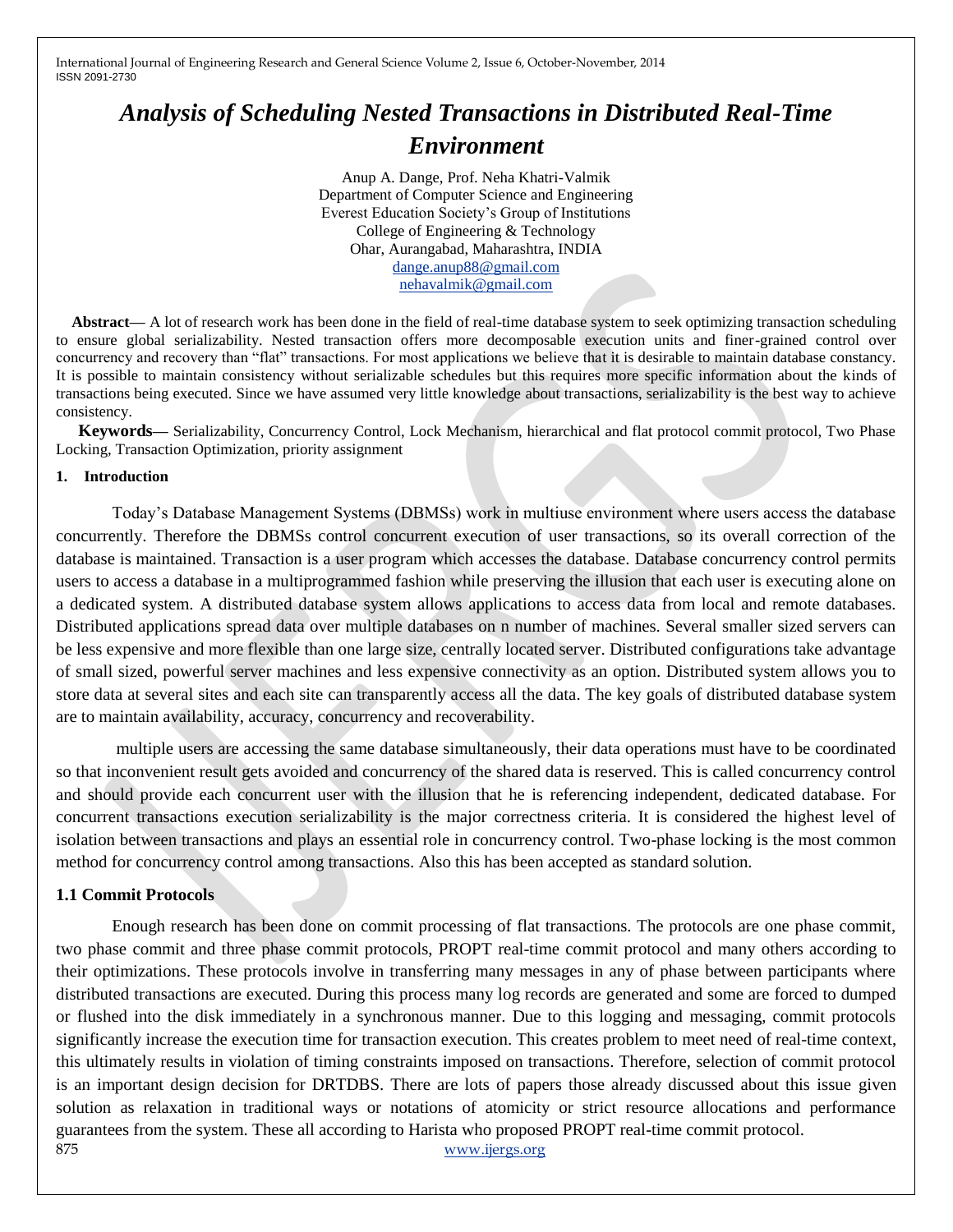Nested transactions means hierarchy of transactions and sub transactions and other sub transaction within previous sub transaction or contain any of database operations (read and write). In whole nested transaction is a collection of sub transactions and atomic database operations that comprise whole atomic execution unit.

In this paper we focus on How to achieve global serializability through concurrency control and transaction commit protocols. The concurrency control mechanism can be thought of as a policy for resolving conflicts between two or more transactions that want to lock the same data object. For concurrency control we used lock mechanism, called 2PL-NT-HP to solve conflict problems between nested transactions. For nested real-time transactions we used hierarchical and flat protocols, called 2PC-RT-NT. **1.2 Organization**

The remainder of this paper consists of: Next section describes existing nested transaction system model along with its characteristics. Section 3 contains a real-time scheduler with priority assignment and concurrency control for nested transactions named as Two Phase Commit Nested Transaction Hierarchical Protocol. 4<sup>th</sup> section contains study of traditional hierarchical and flat two phase commit protocol along with detailed information. Last Section consists of conclusion and future research direction.

## **2. Real Time Nested Transaction Model**

Two main types of nested transaction models are (1) closed nested transaction and (2) open nested transaction. In the closed nested transaction, a sub transaction"s effect not appears outside of its parents view. Here commitment of sub transaction is depends upon the commitment of parent, while in open nested transaction model, sub transaction execute and commit itself independently. Due to some semantics of transactions we just include closed nested transactions.

In nested transaction model sub transactions are appearing atomic to the surrounded transactions and may commit independently. Until and unless all child transactions are committed a transaction is not allowed to commit. If child aborts its parent transaction need not to abort instead it just performs its own task or recovery. This is important to achieve its goal transaction need to perform any of following task: (1) to ignore condition (2) to restart the sub transaction (3) to initiate new sub transactions.

| <b>Parameter</b> | <b>Meanings</b>                     |
|------------------|-------------------------------------|
| Ti               | transaction/<br>sub<br>$\mathsf{A}$ |
|                  | transaction                         |
| $D(T_i)$         | Deadline of Ti                      |
| P(Ti)            | Priority of Ti                      |
| ArrTime(Ti)      | Arrival time of Ti                  |
| SlackTime(Ti)    | SlackTime of Ti                     |
| Starttime(Ti)    | StartTime of Ti                     |
| ResTime(Ti)      | Resource time that<br>the           |
|                  | transaction requires for its        |
|                  | execution                           |
| RemExTime(Ti)    | Remaining execution time            |
|                  | of Ti                               |
| ElaExTime(Ti)    | Elapsed execution time of           |
|                  | Ti                                  |

Some of the characteristics of nested transactions are listed in following table.

## **Table1. Characteristics of Nested Transaction**

**3. Scheduling Real-Time Nested Transactions**

**3.1 Priority Assignment Policy**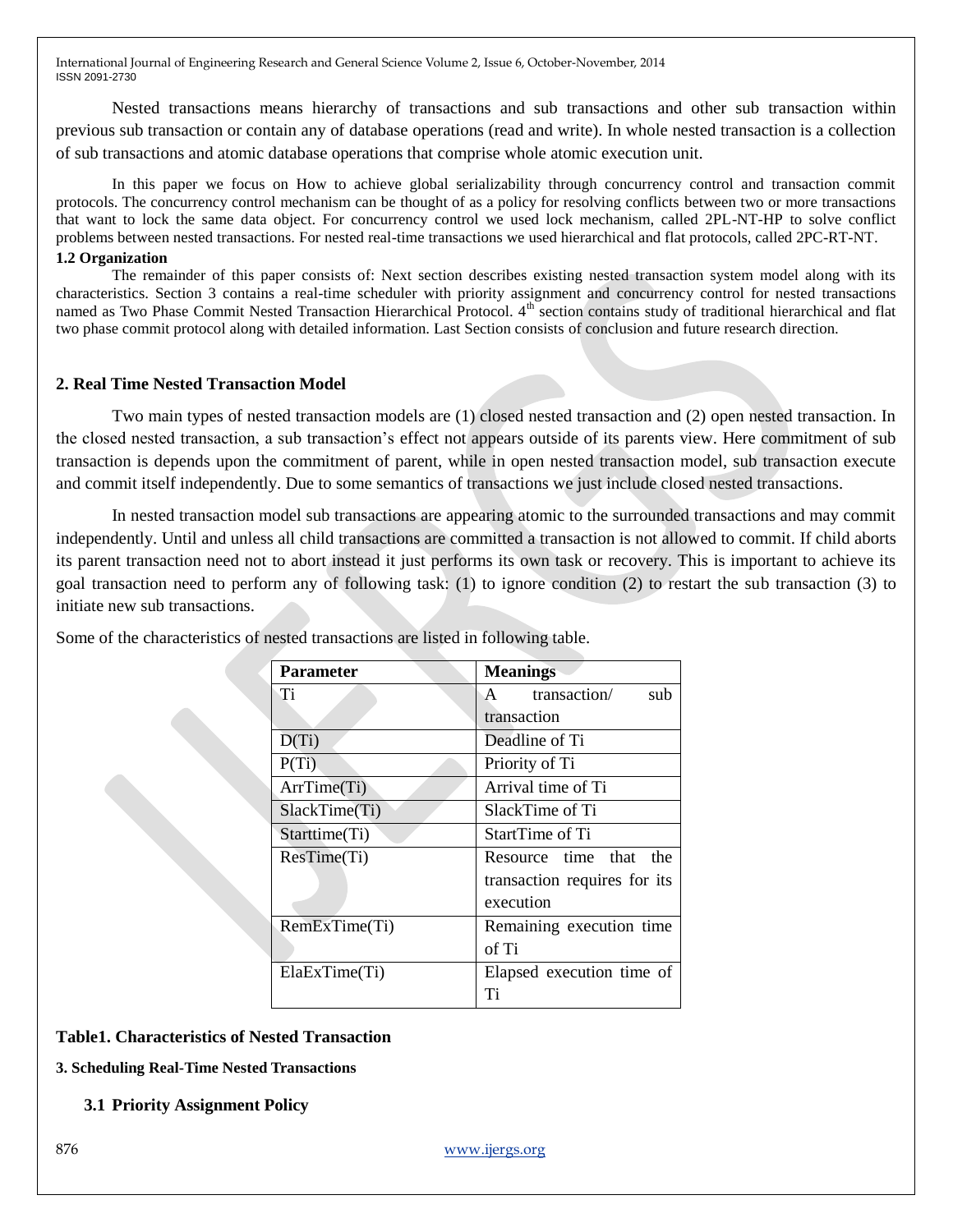Different types of priority assignment policies are there for flat transactions in Real time database management system. Without priority both transactions Ti and Tj shares CPU and disk units. Due to this any of transaction misses its deadline before completion of others work. Due to this best policy that is EearliestDeadLineFirst (EDF) priority assignment is the best in terms of success ratio. EDF assigns priority on the base of deadline. It assigns highest priority to earliest deadlined transaction. The formula for priority is given by:

 $P(Ti) = 1/D(Ti)$ 

## **3.2 Sub transaction Priority Assignment**

Along with main transaction priority there is need to prioritize subtransactions also. This help to ensure that transaction is not get delayed due to data conflict. There is need to assign deadline to subtransactions also. This deadline is according to transaction deadline and individual workload of subtransaction. But this does not improve success ratio as proven in [4]. There is another way to assign priority to transaction as describe in [5]. According to [5] addition of small p-value to the overall priority of transaction, this might help to prioritize subtransactions within a transaction such that this does not effect on priority assignment policy based on EDF. As child subtransaction must get complete before its parent subtransaction or transaction this is been done by assigning higher priority to a child subtransaction than parent transaction. This help to avoid intra-deadlock. Formula to calculate subtransaction priority is given by:

### *Subtransaction\_priority = transaction\_priority + subtransaction\_level*

Where, *subtransaction level* is 0 for top level transaction. Nest to top level transaction has level value as 1, and so on, level value increases by 1 in each next level down in transaction tree.

#### **4. Real-Time Concurrency Control**

The most important characteristic of the cconcurrency control protocol is performance. In conventional database systems performance is usually measeured as the number of trasactions per second. In real-time databases performane is depends upon many other criteria, which are related to real-time. Some of these are the number of transactions that missed their deadlines, average tardy time etc. Due to new goals of optimization the algorithm that are used in the conventional daatabase systems do not show best result.

### **4.1 Data Conflict**

Data Conflicts between committing and executing transactions are not uncommon compared with data conflicts between executing transactions. For example, in two phase locking protocol if an executing transaction request a data item which being locked by another transaction in a conflicting mode, the lock request will be denied and the executing transaction will be blocked until the lock is released.

### **4.2 Classical 2PL for Nested Transactions**

Locking protocol provides two modes of synchronization [16]: Read: permits number of transactions" to access database at a time. Write: permits a single transaction for accessing a data item[12,9]. Transaction can acquire a lock on data items in any of the mode as M(Read,Write) and it holds until its termination. Other than holding a lock on data item a transaction can retain a lock when one of its subtransaction already committed. Its parent transaction inherits lock and then can retain them. There is a difference between holding and retaining lock; if a transaction holds a lock then it can access locked data items in given mode but this is not true for retaining a lock. Suppose write lock is retained by transaction Ti then subtransaction outside the hierarchy of retained lock is not able to acquire the lock. Whereas its descendent can acquire lock in read as well as write mode. This is not true in case of read lock. If a subtransaction Ti retains lock in write mode then any non descendent can holds the lock but only in read mode not in write mode and it remains lock retainer until its termination (i.e. commit or abort).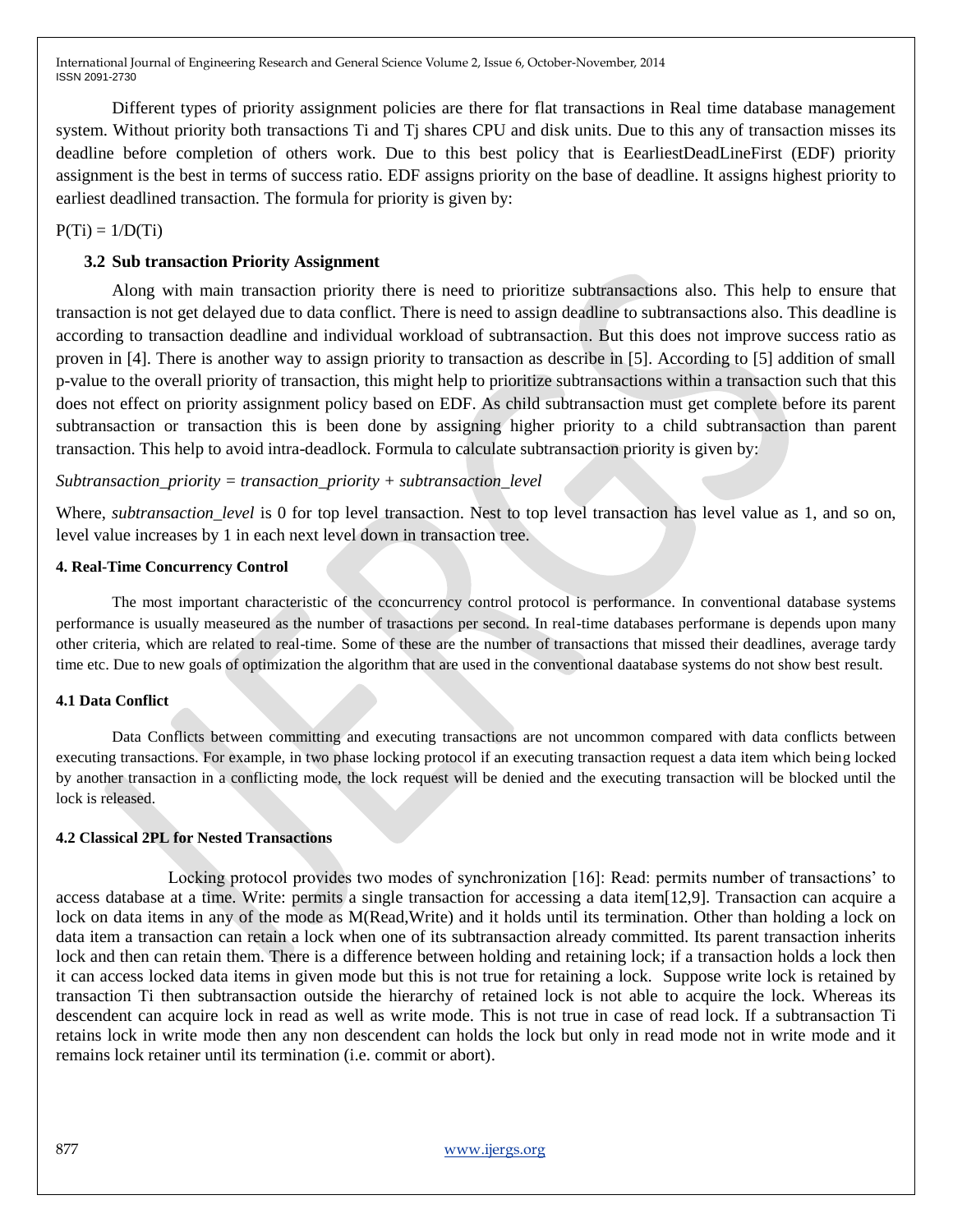# **4.3 Real-Time 2PL for Nested Transactions**

During concurrent execution of transactions it is important to maintain concurrency to order the updates in databases to maintain serializability. To do so in most of flat and nested transaction models locking data item is standard method. In real-time environment to maintain serializability a real-time concurrency control model was put forward by M. Abdouli, B. Sadeg and L.Amanton in their paper termed as 2PL-NT-HP<sup>[]</sup>. It used to solve data conflict problem occur between subtransactions by allowing transactions/subtransactions with higher priority to access data item and blocks or abort lower priority transaction. This 2PL-NT-HP is extended model of classical 2PL-NT, where some extra characteristics are added to it. These characteristics are combination of priority inheritance, priority abort, conditional restart and controller of wasted resources. Other than these there are some more characteristics of 2PL-NT-HP.

# **4.3.1 Priority Inversion**

When the priority driven preemptive scheduling approach and two-phase locking protocol are simply inherited together, a problem occurs called as priority inversion. This occurs when higher priority transaction has to wait for execution of lower priority (sub) transaction.

For example, suppose transaction  $T_H$  has highest priority and  $T_L$  has lower priority than  $T_H$  and  $T_H$  is blocked by  $T_L$  due to access conflict. In this case  $T_H$  waiting for lock and  $T_L$  is executing, some transaction  $T_M$  may arrive, whose priority lies in between priorities of  $T_H$  and  $T_L$  then it just preempt  $T_L$  and take over the CPU even though  $T_M$  has no data conflict with  $T_L$ or  $T_H$ . This eventually delays the execution of  $T_H$ .

# **4.3.2 Priority Inheritance**

Under this, when priority inversion occurs low priority transaction holding lock will execute at the priority of highest priority transaction waiting for the lock, until it terminates (abort or commit). In this way the lock acquiring transaction executes faster and releases lock quickly. This results in reduction of blocking time of higher priority transaction.

For example, suppose  $T_H$  is blocked by  $T_L$  due to data access conflict. Then, by using priority inheritance,  $T_L$  will execute at the priority of  $T_H$ . Now if  $T_M$ , an inheritance priority transaction, arrives, it cannot preempt  $T_L$  since its priority is less than the inherited priority of  $T_L$ . Thus  $T_H$  will not be delayed by  $T_M$ .

# **4.3.3 Priority Abort**

Priority inversion problem is overcome by using priority abort scheme. In this lower priority transaction is aborted when higher priority transaction requires lock which is hold by lower priority transaction.

For example, when transaction  $T_H$  conflicts with a lock holding transaction  $T_L$ ,  $T_L$  is aborted if  $T_H$ 's priority is higher than that of  $T_L$ . Otherwise,  $T_H$  will wait for  $T_L$ . In this way, a high priority transaction will never be blocked by any lower priority transactions. Therefore priority inversion is completely eliminated.

# **4.3.4 Conditional Restart and Controller of Waste Resources**

Conditional restart is employed to avoid the starvation problem come across during scheduling by using EDF, the mechanism is as follow: If slack time of (sub) transaction with higher priority is enough to execute after all lower priority (sub) transactions and then allowing these lower priority (sub) transactions to access data items firsts instead of aborting lower priority (sub) transactions. In other case these lower priority (sub) transactions must be aborted and restarted if controller of water resources allows it.

The controller of waste resources is a mechanism that checks if the restarted (sub) transaction can achieve its work before its deadline, using this mechanism, we reduce the wasting of resources as well as time.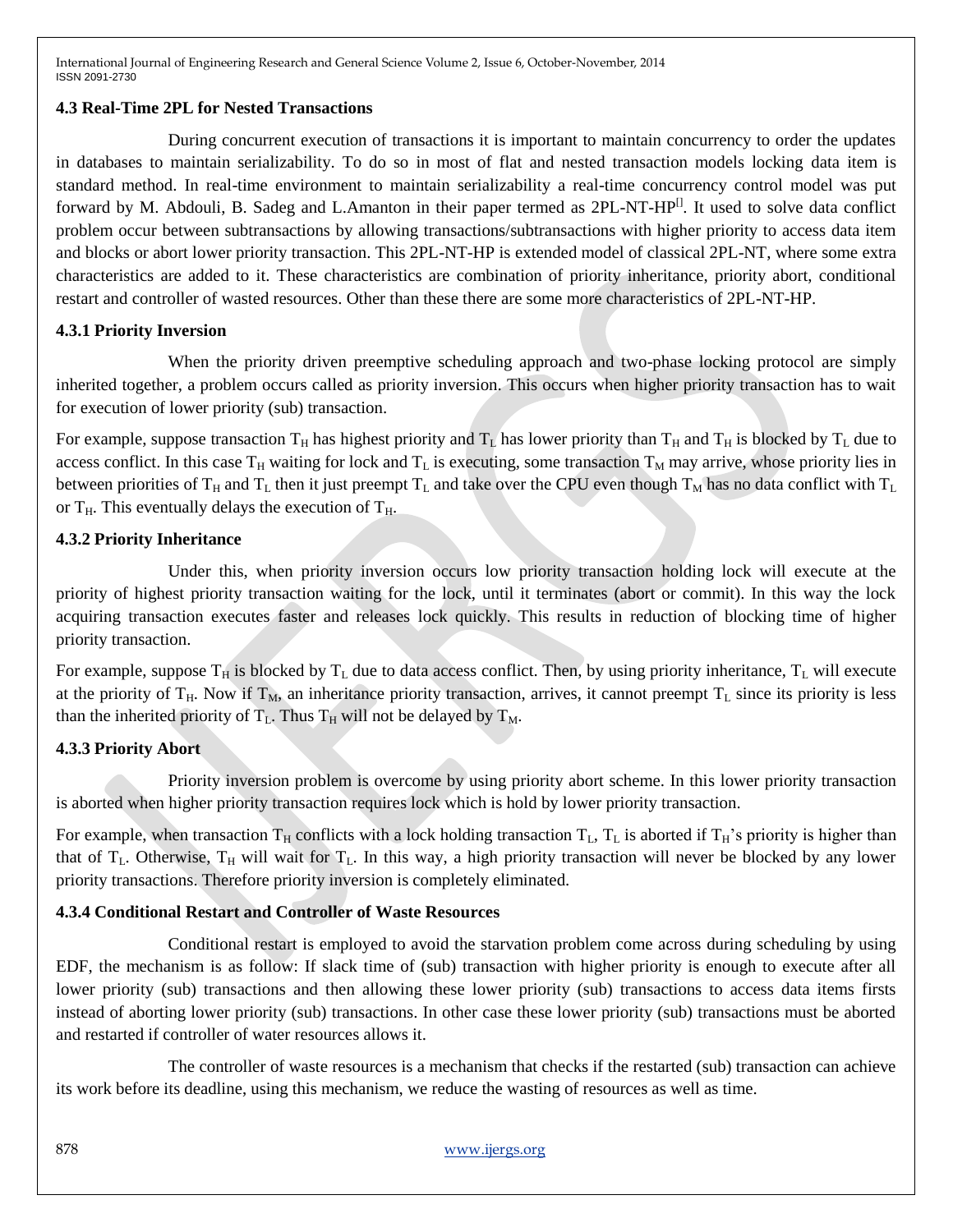### **5. Distributed Real-Time Nested Transaction Commit Protocol**

For the nested transaction model a variety of protocols are already developed most are based on classical 2PC protocol. In our paper we focus on distributed real-time 2PC for nested transactions. But before directly working with 2PC we first study classical 2PC protocol.

# **5.1The Classical 2PC protocol**

In the classical 2PC protocol, there are coordinator and participants. There is no direct communication between coordinator and participants apart from participants inform the coordinator while they join the transaction. Coordinator and participants communicate using message passing technique. Client can directly request to coordinator to commit (or abort) transaction. If client request *aborttransaction* the transaction then coordinator informs this to every participant immediately. If client request for commit transaction then 2PL comes to existence. In the first phase of the two-phase commit protocol the coordinator asks all the participants if they are prepared to commit this is called "voting phase"; in the second, it tells them to commit (or abort) the transaction; this is called 'decision phase'. This is illustrated in fig.

## *Phase 1 (voting phase):* 1. The coordinator sends a *canCommit?* request to each of the participants in the transaction. 2. When a participant receives a *canCommit?* request it replies with its vote (*Yes* or *No*) to the coordinator. Before voting *Yes*, it prepares to commit by saving objects in permanent storage. If the vote is *No,* the participant aborts immediately. *Phase 2 (completion according to outcome of vote):* 3. The coordinator collects the votes (including its own). (a) If there are no failures and all the votes are *Yes*, the coordinator decides to commit the transaction and sends a *doCommit* request to each of the participants. (b)Otherwise, the coordinator decides to abort the transaction and sends *doAbort* requests to all participants that voted *Yes*. 4. Participants that voted *Yes* are waiting for a *doCommit* or *doAbort* request from the coordinator. When a participant receives one of these messages it acts accordingly and, in the case of commit, makes a *haveCommitted* call as confirmation to the coordinator.

# **Fig. 1 Two Phase Commit Protocol**

This above protocol invokes only after receiving the *WORKDONE* message from the participant to the coordinator. This indicates transaction is ready to commit that is the work assigned to it is been completed. After receiving *WORKDONE* message coordinator broadcast *PREPARE* message to the participants. Those participants are ready to commit are replied as *YES* vote and acquires a prepared state. This prepared state means not unilaterally abort or commit the transaction alone. It has to wait for the final decision from the coordinator. On the other hand those participants wants to abort sends *NO* vote; it acts as veto to participants. This result in unilateral abort of transaction without waiting for the final outcomes from the coordinator. After receiving vote from each participant coordinator starts second phase. If all votes are *YES* then coordinator commits transactions by sending message as *COMMIT* to each participant; but any of participant votes *NO* then transaction is aborted by sending *ABORT* message to all participants. In both cased *ACK* message receives to the coordinator and all the resources get released.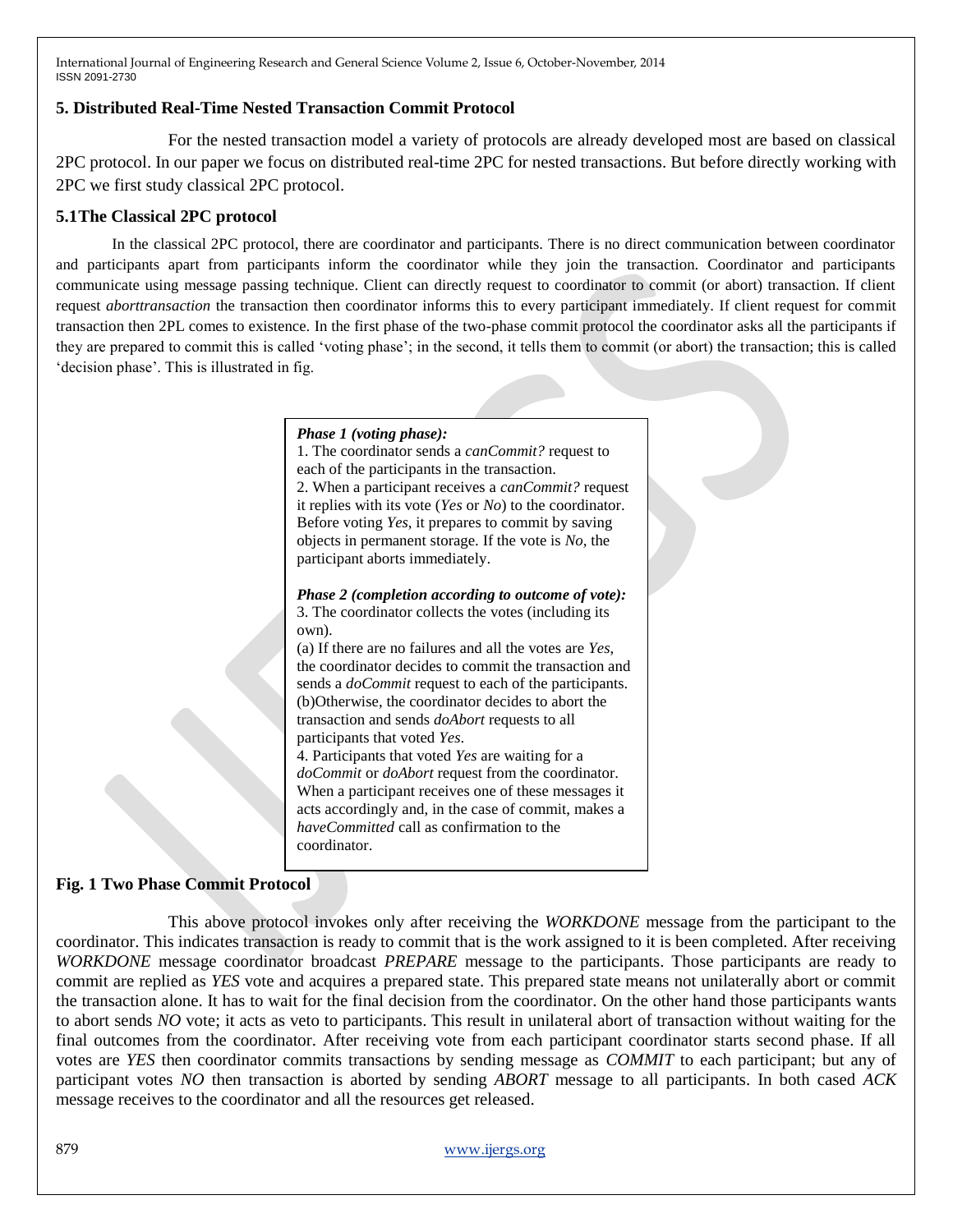### **5.2Real-Time 2PC for nested transactions**

The **nested 2PC protocol** (also called *Tree 2PC* or *Recursive 2PC*) is a common variant of 2PC in a [computer network,](http://en.wikipedia.org/wiki/Computer_network) which better utilizes the underlying communication infrastructure. The participants in a distributed transaction are typically invoked in an order which defines a tree structure, the *invocation tree*, where the participants are the nodes and the edges are the invocations (communication links). The same tree is commonly utilized to complete the transaction by a 2PC protocol, but also another communication tree can be utilized for this, in principle. In a tree 2PC the coordinator is considered the root ("top") of a communication tree (inverted tree), while the cohorts (participants) are the other nodes. The coordinator can be the node that originated the transaction (invoked recursively (transitively) the other participants), but also another node in the same tree can take the coordinator role instead. 2PC messages from the coordinator are propagated "down" the tree, while messages to the coordinator are "collected" by a cohort from all the cohorts below it, before it sends the appropriate message "up" the tree (except an **abort** message, which is propagated "up" immediately upon receiving it or if the current cohort initiates the abort).

#### **ACKNOWLEDGMENT**

There is always a sense of gratitude, which everyone expresses for others for the help that has been rendered a crucial point in life and which facilitated the achievements of goals. I want to express a deepest gratitude to everyone who has helped me in completing this Seminar report successfully.

I feel extremely honored for the opportunity to work under the guidance of **Prof. Neha Khatri-Valmik.** Her eagerness to discuss on the topic and offer suggestion has been constant of encouragement of this work. I express my indebtedness to her support.

I am also thankful to **Prof. R.A. Auti**, Head, Computer Science & Engineering Department, Everest Education Society"s College Of Engineering and Technology, Aurangabad.

I am also thankful to **Prof. Vankatesh Gaddime**, Principal, Everest Education Society"s College Of Engineering and Technology, Aurangabad; for providing all necessary facilities at the college level and many helpful suggestions.

### **CONCLUSION AND FUTURE WORK**

In this paper we studied the performance of distributed real-time nested transactions. We have used comprehensive approach to ensure global serializability such as real-time concurrency control approach and to maintain atomicity we used real-time two phase commit protocol. 2PL-NT-HP is a combination of properties like priority inheritance, priority abort, a conditional restart and controller of waste resources. Hierarchical 2PC is better than flat 2PC. The level size affects performance of real-time nested transactions. As we increase level size its performance gets decrease this is because of communication and number of messages exchanged on each level.

For the future work we use other protocols such as 3PC and PROPT protocols to enhance the performance of real-time nested transactions.

#### **REFERENCES:**

- M. Abdouli, B. Sadeg and L. Amanton, "Scheduling Distributed Real-Time Nested Transactions," Eight IEEE International Symposium on Object-Oriented Real-Time Distributed Computing (ISORC"05).
- Hong-Ren Chen, and Y.H.Chin, "An Efficient Real-Time Scheduler for Nested Transaction Models", In Proceedings of the Ninth International Conference on Parallel and Distributed Systems (ICPADS'02),2002, pp.335-340.
- K.Y. Lam, T.W. Kuo, and W.H. Tsang, "Concurrency Control in Mobile Distributed Real-Time Database Systems", Information Systems, 2000, vol.25, no.4, pp.261-286.
- S.K. Lee, M. Kitsuregawa, and C.S. Hwang, "Efficient Processing of Wireless Read-Only Transactions in Data Broadcast", In Proceedings of 12th International Workshop on Research Issues in Data Engineering: Engineering E-Commerce/E-Business Systems RIDE-2EC, 2002,pp.101-111.
- V.C.S. Lee, K.W. Lam, and S.H. Son, "On transaction Processing with Partial Validation and Timestamp Ordering in Mobile Broadcast Environments", IEEE Transactions on Computers, 2002, vol.51, no. 10, pp.1196-1211.
- Lei Xiangdong, Zhao Yuelon, and Yuan Xiaol, "Transaction Processing in Mobile Database Systems", Chinese Journal of Electronics, 2005, vol.14, no.3, pp.491-494.
- V.C.S. Lee, K.W. Lam, and T.W. Kuo, "Efficient Validation of Mobile Transactions in Wireless Environments", The journal of Systems and Software, 2004, vol.69, no.1, pp.l83-193.